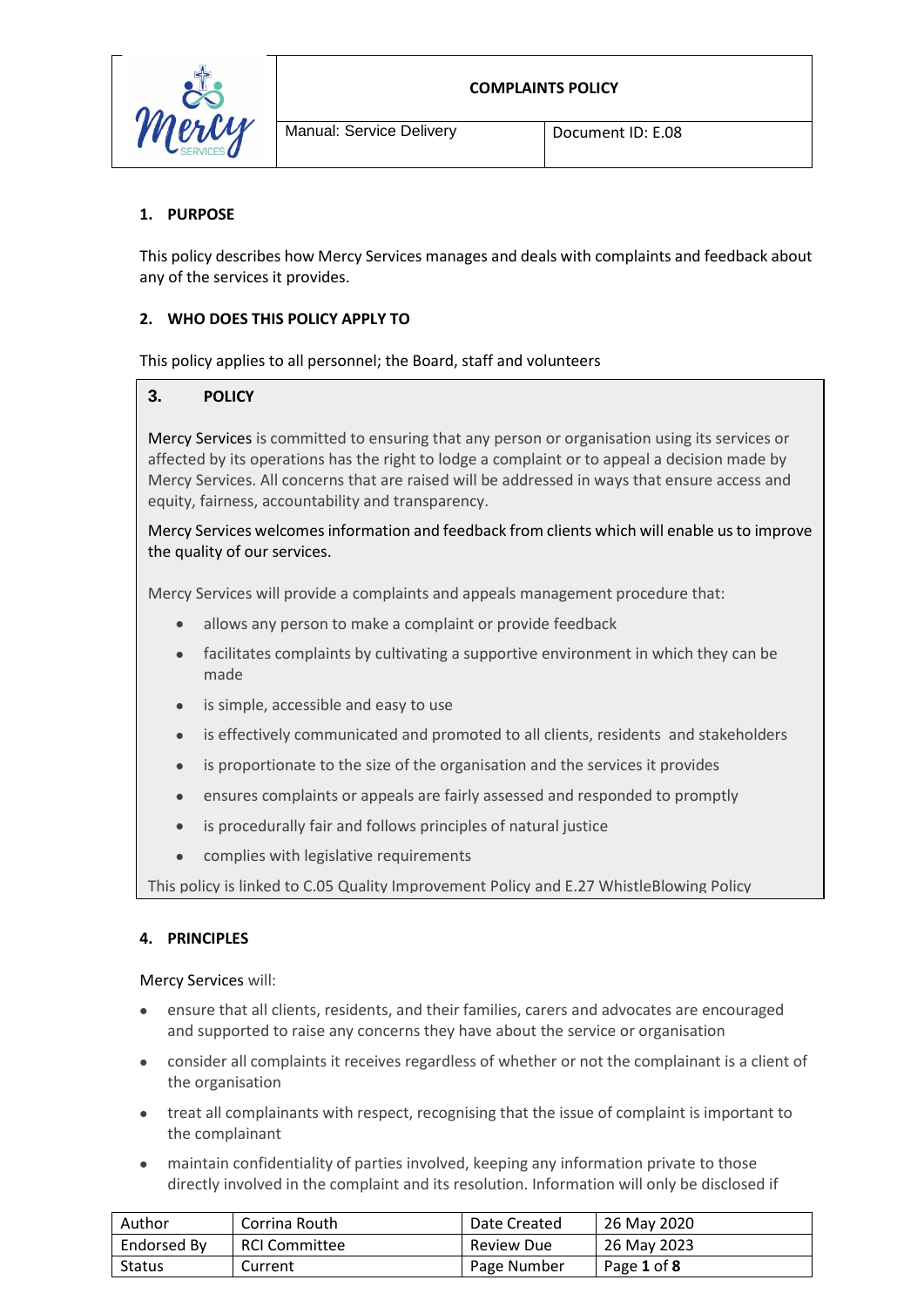

Manual: Service Delivery Document ID: E.08

required by law, or if otherwise necessary

- ensure support and advocacy is available to clients and residents who make a complaint and require support
- resolve complaints, where possible, to the satisfaction of the complainant
- clients, residents, families and advocates have access to the organisation's complaints management policy
- deal with all complaints in a timely manner, and aim to provide a formal response to the complainant within 14 days of the complaint being received
- keep parties to the complaint appropriately involved and informed of progress of the complaint
- ensure that Board members, staff and volunteers are given information about the complaints procedure as part of their induction and are aware of procedures for managing client feedback and complaints
- ensure all service users, stakeholders and members are aware of the complaints policy and procedures
- ensure that all complainants are aware of and understand how to escalate their complaint to **Aged Care Quality & Safety Commission or the NSW Ombudsman**
- ensure that a complainant is not penalised in any way or prevented from use of services during the progress of an issue
- ensure that feedback data (both positive and negative) is considered in organisational reviews and in planning service improvements
- review and evaluate the accessibility and effectiveness of the complaints management system and continually improve its processes

Mercy Services will respond to complaints in line with an open disclosure process:

- 1. Expression of apology/regret when a person has experienced harm;
- 2. Explanation of Mercy Services situation and policy that may have contributed to this harm;
- 3. Explanation of the consequences/changes that have resulted from Mercy Services response; and
- 4. Explanation of steps Mercy Services will take to ensure there is no recurrence of the harm to the person or others.

# **5. PROCEDURE**

#### **Information for clients and stakeholders**

Mercy Services complaints and appeals procedure will be documented for clients and stakeholders in the Complaints Fact Sheet which is made available:

- Upon admission to one of our programs or to our residential facility
- On our web site mercyservices.org.au
- Upon request to any staff member or volunteer

| Author      | Corrina Routh        | Date Created      | 26 May 2020 |
|-------------|----------------------|-------------------|-------------|
| Endorsed By | <b>RCI Committee</b> | <b>Review Due</b> | 26 May 2023 |
| Status      | Current              | Page Number       | Page 2 of 8 |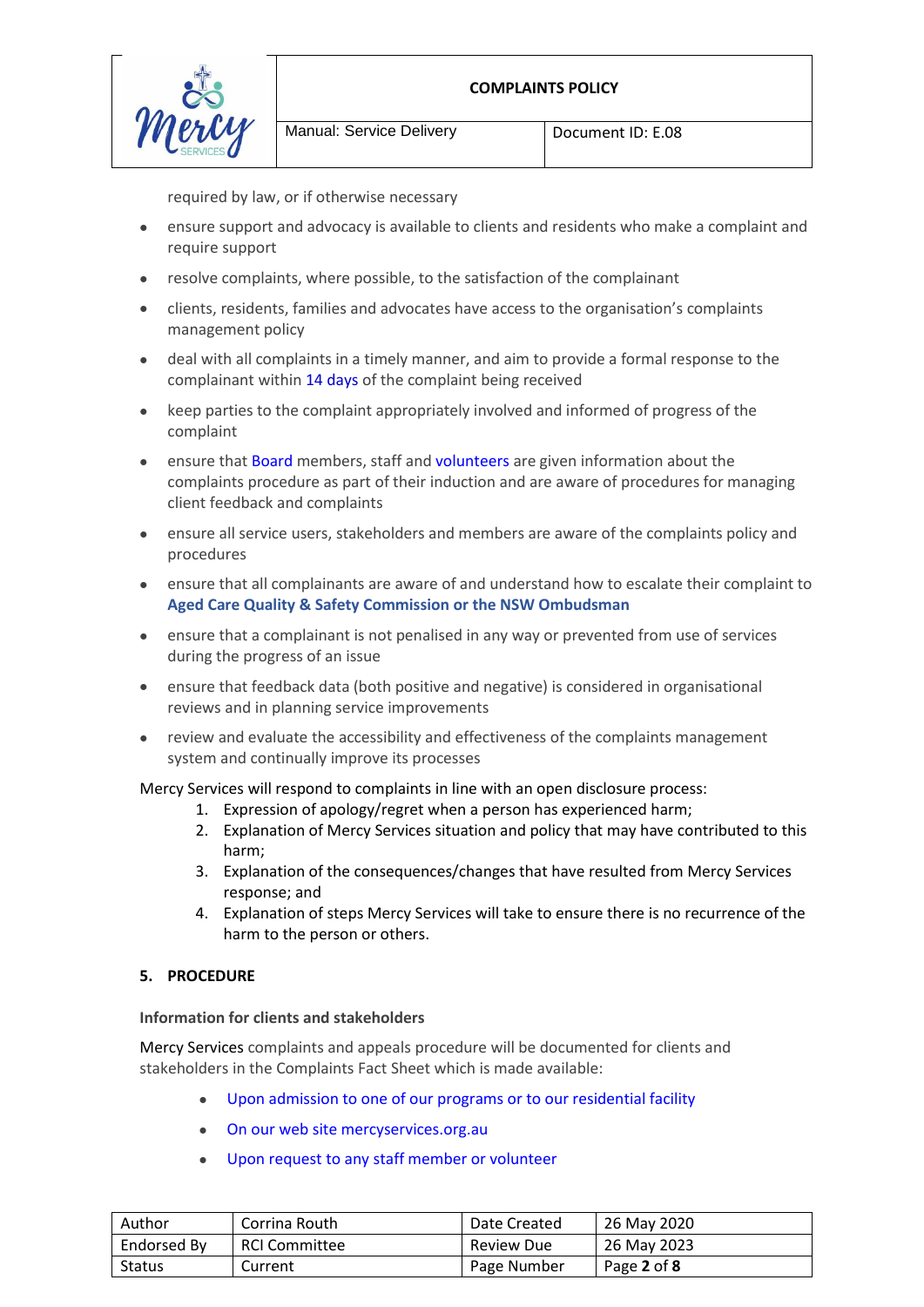

 For people who are vision impaired, non-verbal or do not speak English the policy will be communicated in a manner that you prefer.

All clients will be informed of their rights and responsibilities with regards to complaints and appeals at the earliest possible stage of their involvement with the organisation.

The Complaints Fact Sheet will contain information on the following:

- how to make a complaint or lodge an appeal, including an anonymous complaint
- contact person for lodging a complaint or appeal
- how the organisation will deal with the complaint or appeal, the steps involved and the timelines
- the rights of the complainant to an advocate, support person or interpreter
- how the person will be informed about the outcome of their complaint or appeal
- how to make a complaint to an external body including contact details

#### **Training procedures**

Staff will be trained on the complaints management procedures during their induction, and as part of ongoing refresher training.

Relevant staff will undergo training for complaints management and resolution to support clients throughout the complaint process and appropriately respond to complaints in an empathetic manner. This will include open communication strategies such as acknowledging the grievance without being defensive and making apologies while accepting responsibility for what occurred.

#### **Making a complaint**

A person wishing to make a complaint may do so in writing or verbally to:

- We encourage any person making a complaint to approach a staff member or volunteer they feel comfortable dealing with
- Grapevine Whistleblowing Hotline 1300 933 977 or mercyservices.grapevineonline.com.au
- Aged Care Quality & Safety Commission or the NSW Ombudsman

#### Complaints may be made by:

- submitting a completed Feedback and Complaints form into the Suggestion Box located at:
	- o 24 Combo Lane Singleton
	- o 15 Stenhouse Drive, Cameron Park
	- o 32 Union Street, Tighes Hill
	- o 13 Brooks Street, West Wallsend

Or online a[t www.mercyservices.org.au](http://www.mercyservices.org.au/) and then emailing it to [complaints@mercyservices.org.au](mailto:complaints@mercyservices.org.au) 

| Author      | Corrina Routh        | Date Created      | 26 May 2020 |
|-------------|----------------------|-------------------|-------------|
| Endorsed By | <b>RCI Committee</b> | <b>Review Due</b> | 26 May 2023 |
| Status      | Current              | Page Number       | Page 3 of 8 |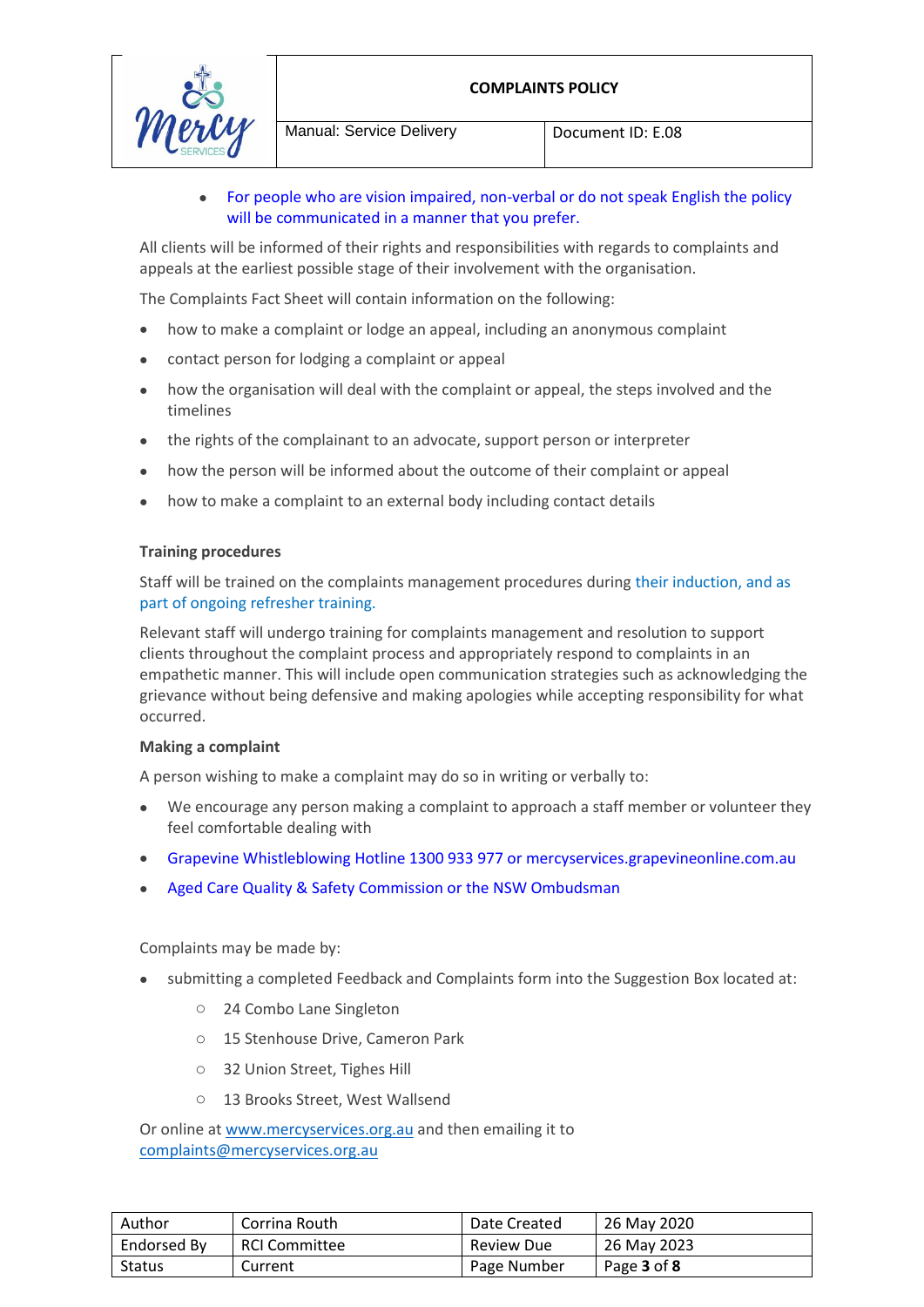



- Written complaints may be sent to 13 Brooks Street West Wallsend 2286. Quality Clinical & Safety Advisor will be responsible for receiving this correspondence and directing it to the appropriate person.
- Feedback and complaints via telephone may be made on (02) 4962 6680
- Anonymous complaints may be made by Grapevine Whistleblowing Hotline 1300 933 977 or mercyservices.grapevineonline.com.au

If the complaint is about:

- a staff member, the complaint will normally be dealt with by Head of the Team the staff member is from and/or by the Head of People & Culture.
- a person in the Leadership Team, the complaint will normally be dealt with by the Head of People & Culture if it is about the Head of People & Culture the complaint will be dealt with by the CEO.
- CEO the Head of People and Culture will gather information in the first instance, and is then required to forward the complaint to the Chair of the Board of Directors.

#### **Lodging an appeal**

Clients, residents or their advocates may lodge an appeal if they disagree with a decision made by the organisation, or by a staff member. An appeal should be made in writing via email or in writing and submitted to the Quality Clinical & Safety Advisor.

#### **Procedure for complaints and appeals management**

Any staff member may be a recipient of a complaint, and is responsible for:

- 1. Receiving the complaint:
- listening to the complainant, acknowledging the concern raised, and explaining the next steps to the complainant
- Depending on the type and severity of the complaint, either discussing with the complainant an agreed upon resolution (for smaller matters), or referring the complaint on to the relevant supervisor or Head of the Team the complaint is about for further investigation and action.

The person managing the complaint will be responsible for:

- 2. Processing the complaint or appeal:
- registering the complaint or appeal in the complaints register
- informing the complainant that their complaint has been received and providing them with information about the process and time frame
- 3. Investigating the complaint or appeal:
- examining the complaint within 3 days of the complaint being received

| Author      | Corrina Routh | Date Created      | 26 May 2020 |
|-------------|---------------|-------------------|-------------|
| Endorsed By | RCI Committee | <b>Review Due</b> | 26 May 2023 |
| Status      | Current       | Page Number       | Page 4 of 8 |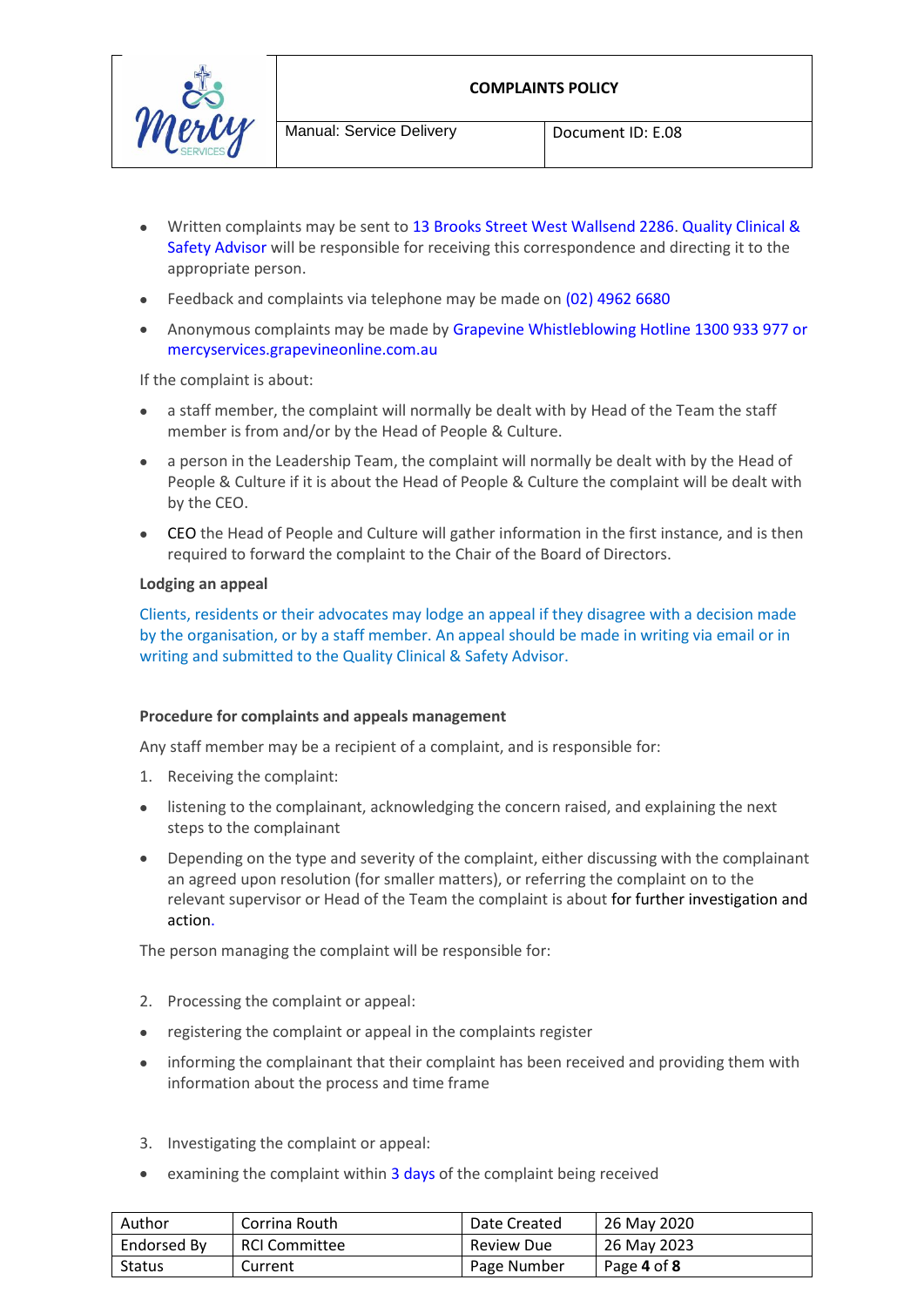

Manual: Service Delivery | Document ID: E.08

- investigating the complaint and deciding how to respond
- informing the complainant by letter, email or phone call within 7 days of the complaint being received of what is being done to investigate and resolve it, and the expected time frame for resolution

As far as possible, complaints or appeals will be investigated and resolved within 14 days of being received. If this time frame cannot be met, the complainant will be informed of the reasons why and of the alternative time frame for resolution.

- 4. Responding to and resolving the complaint:
- making a decision or referring to the appropriate people for a decision within 14 days of the complaint being received
	- informing the complainant of the outcome and the reasons for any decisions made
	- upheld (and if so what will be done to resolve it)
	- resolved (and how this has been achieved); or
	- if no further action can be taken, the reasons for this
- informing the complainant of any options for further action if required
- if an apology is in order, ensuring that the appropriate person makes the apology and informs the complainant what the organisation intends to do to avoid further grievance
- 5. Reviewing the complaint:

If the complainant is not satisfied with the investigation and proposed resolution of their complaint or appeal they can seek a further review of the matter by Quality Clinical & Safety Advisor.

6. Referral to external procedure:

A formal external complaints procedure may follow Step 4 if the complainant is still not satisfied with the outcome. The complainant will be referred to Aged Care Quality & Safety Commission or the NSW Ombudsman and provided information and support to make the complaint externally if necessary.

#### **Complaints involving specific staff members or volunteers**

The Head of People & Culture has delegated responsibility for resolving complaints or disputes involving staff members or volunteers.

Internal complaints, where a staff member or volunteer makes a complaint concerning another staff member or volunteer, will be dealt with in accordance with Mercy Services F.08 Staff Grievances.

External complaints by clients, residents or stakeholders made against a staff member or volunteer will be managed by the Head of People & Culture, or appropriate delegated person – Head of the relevant Team or the Volunteers Coordinator, who will:

| Author        | Corrina Routh | Date Created      | 26 May 2020 |
|---------------|---------------|-------------------|-------------|
| Endorsed By   | RCI Committee | <b>Review Due</b> | 26 May 2023 |
| <b>Status</b> | Current       | Page Number       | Page 5 of 8 |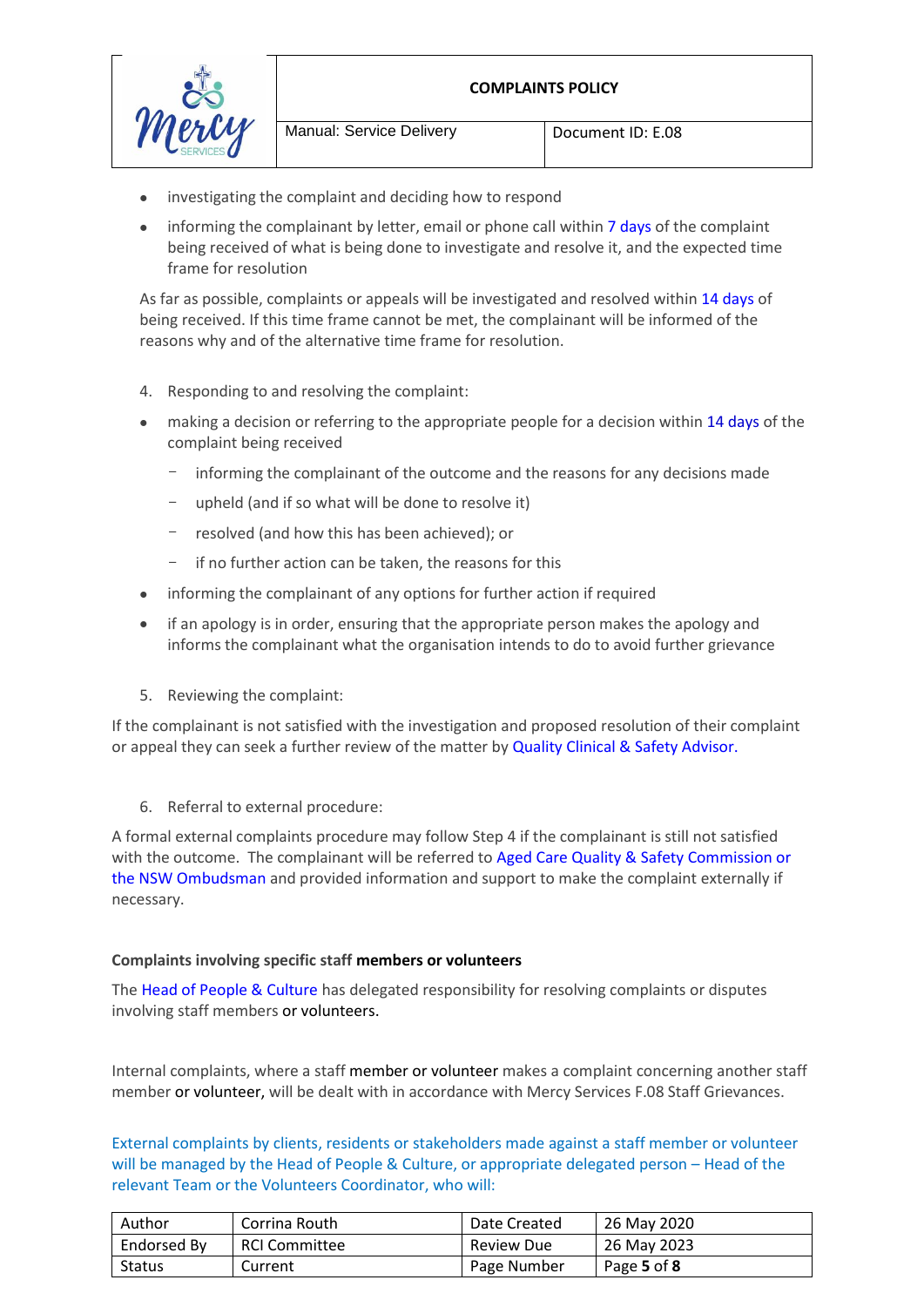

Manual: Service Delivery | Document ID: E.08

- notify the staff member or volunteer of the complaint and its nature
- investigate the complaint and provide the staff member or volunteer with an opportunity to respond to any issues raised
- attempt to mediate the dispute (if appropriate) and/or attempt to resolve the matter to the satisfaction of the outside party
- take any other action necessary to resolve the issue

Any disciplinary action against a staff member or volunteer arising from a complaint will be taken in accordance with the procedures contained in F.06 Managing Unsatisfactory Performance.

Complaints involving the CEO will be managed by Board Chair.

# **Complaints involving organisation Board Director**

Complaints made against a Director of the Board will be referred to the Chair. The Chair, or their delegate, will:

- notify the person about whom a complaint is being made of the complaint and its nature
- investigate the complaint and provide the Director with an opportunity to respond to any issues raised
- attempt to mediate the dispute (if appropriate) and/or attempt to resolve the matter to the satisfaction of the outside party

Where the Chair is the subject of a complaint, the complaint should be referred to Deputy Chair.

If the matter remains unresolved, the Chair or Deputy Chair will raise the matter at the next Board meeting. Depending on the seriousness of the complaint, the Board may:

• deal with the matter at its meeting

or

 refer the matter to the Institute Leadership Team of the Institute of the Sisters of Mercy Australia & Papua New Guinea as detailed in the constitution.

# **Cooperation in external investigations**

If any person makes a complaint about Mercy Services to an external body (including police, Ombudsman) the CEO will be responsible for liaising with the body responsible for investigating the issue. Mercy Services will fully cooperate in any investigation which may take place, This includes participating in early resolution, conciliation, and/or reporting to the body about resolution and corrective actions if required.

#### **Record keeping**

A register of complaints and appeals will be kept in the Complaints and Compliments Register for a

| Author      | Corrina Routh | Date Created      | 26 May 2020 |
|-------------|---------------|-------------------|-------------|
| Endorsed By | RCI Committee | <b>Review Due</b> | 26 May 2023 |
| Status      | Current       | Page Number       | Page 6 of 8 |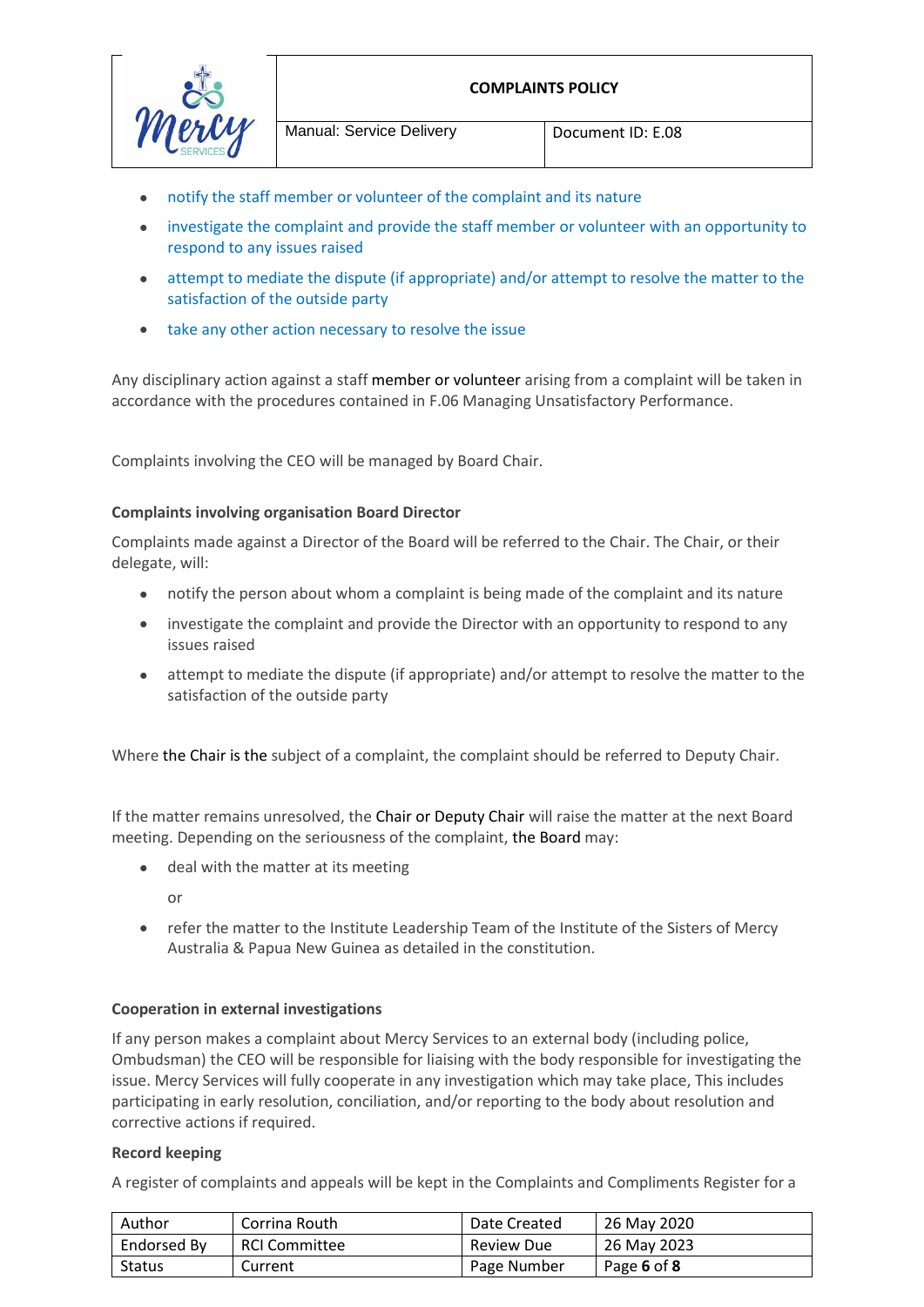

Manual: Service Delivery Document ID: E.08

minimum of seven years after the complaint has been made. The register will be maintained by Quality Clinical & Safety Advisor and will record the following for each complaint or appeal:

- Details of the complainant and the nature of the complaint
- Date lodged
- Action taken
- Date of resolution and reason for decision
- Indication of complainant being notified of outcome
- Complainant response and any further action

Copies of all correspondence will be kept in in the clients, residents or staff members file on the relevant CMS or file in the data centre.

The complaints register and files will be confidential and access is restricted to:

- $\bullet$  CEO
- Quality Clinical & Safety Advisor
- Head of People & Culture
- Head of Home & Community Care
- **•** Head of Community Transport
- AOD Manager
- Clinical Manager
- Facility Services Manager
- Executive Project Officer

A statistical summary of complaints and appeals will also be kept in Complaints and Compliments Register and maintained by Quality Clinical & Safety Advisor. The Quality Clinical & Safety Advisor will be responsible for preparing a report on the type of complaints/incidents and their frequency to the Risk & Continuous Improvement Committee and the Board of Directors.

Results from this report will be reviewed the Risk & Continuous Improvement Committee and the Board of Directors. and used to:

- inform service planning by including a review of complaints and appeals in all service planning, monitoring and evaluation activities
- inform decision making by including a report on complaints and appeals as a standard item on staff and Risk & Continuous Improvement Committee meeting agendas

#### **Continuous improvement of the complaints management system**

| Author      | Corrina Routh        | Date Created      | 26 May 2020 |
|-------------|----------------------|-------------------|-------------|
| Endorsed By | <b>RCI Committee</b> | <b>Review Due</b> | 26 May 2023 |
| Status      | Current              | Page Number       | Page 7 of 8 |